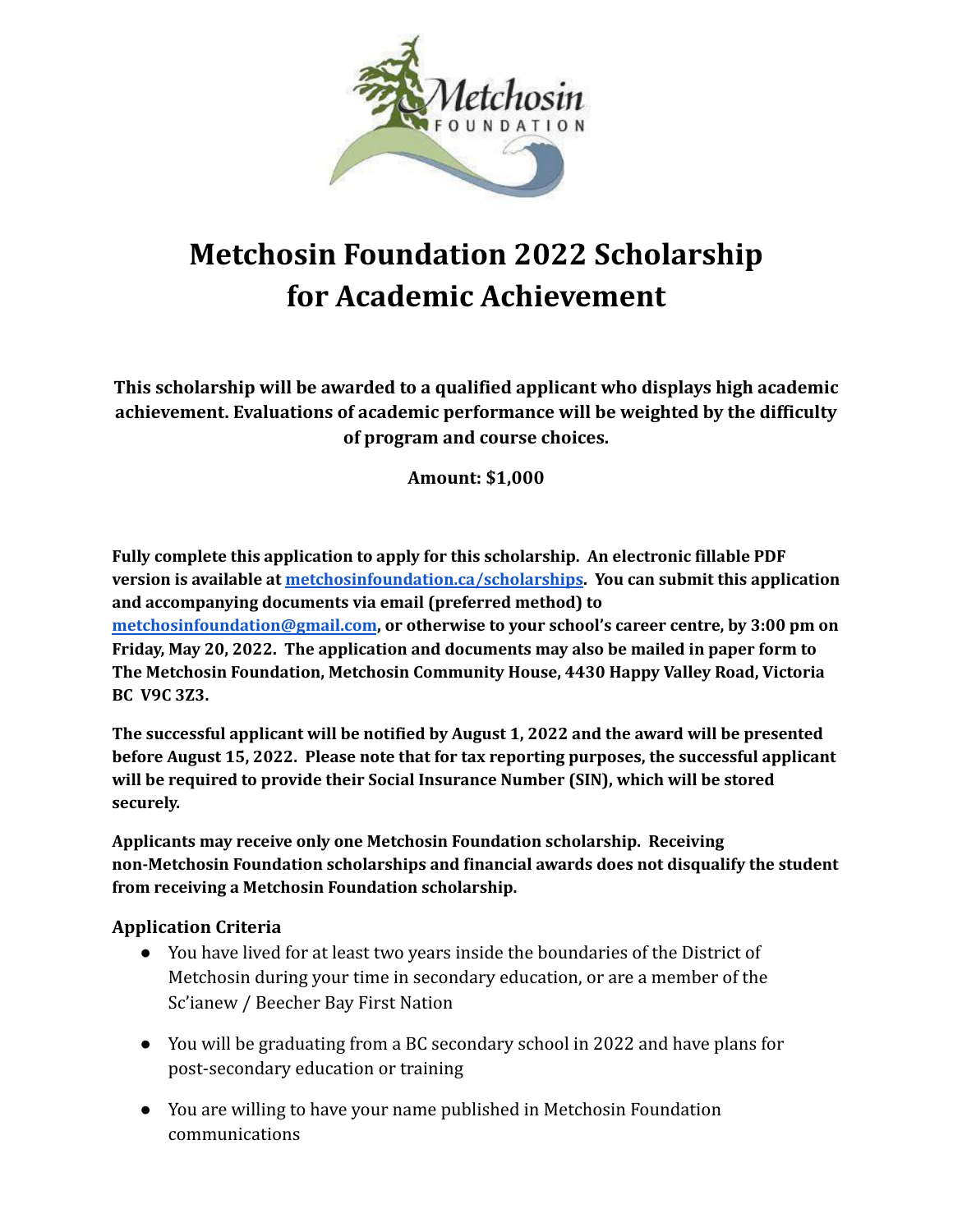## **Personal Information**

| information given above:   | Address, email, and phone number that will be valid in August, 2022, if different from the |
|----------------------------|--------------------------------------------------------------------------------------------|
| <b>Metchosin Residency</b> |                                                                                            |
| the District of Metchosin: | Provide the years and the addresses in which you lived inside the physical boundaries of   |
| <b>Education Plans</b>     |                                                                                            |
|                            | Outline your post-secondary education plans and future career goals.                       |
|                            |                                                                                            |
|                            |                                                                                            |
|                            |                                                                                            |
|                            |                                                                                            |

## **Metchosin Residency**

#### **Education Plans**